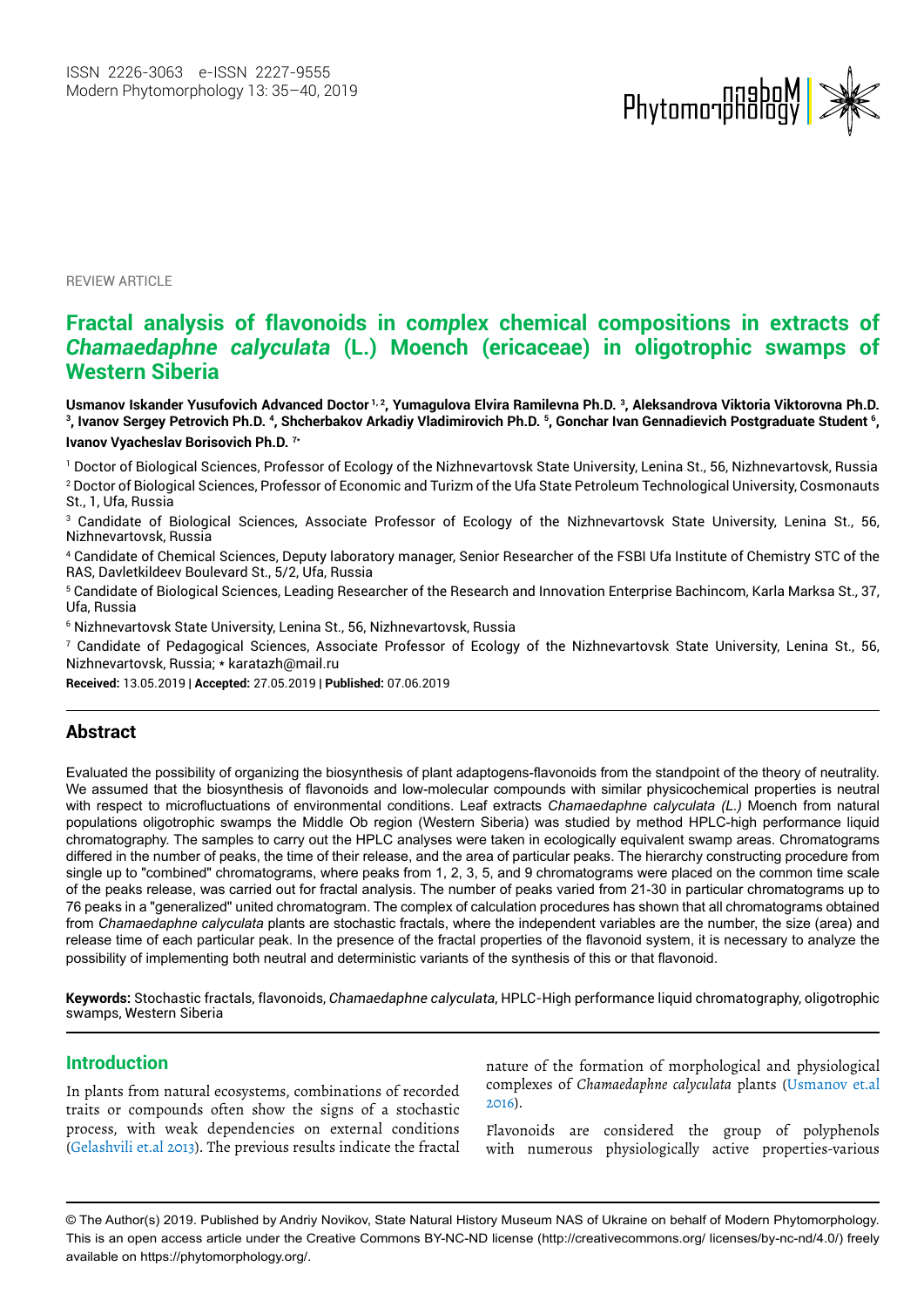antioxidants, antibacterial, photo- and cryo- protectors, pigments involved in photosynthesis, etc. The biological diversity of flavonoids is very large: nowadays, several thousand of them are described and, according to general opinion, it is only a small part of these compounds.

Flavonoids are low-molecular compounds that can be attributed to the plant metabolome (Bundy et. al 2008). The metabolome is a set of all low-molecular metabolites of a cell, tissue or organism, which is determined by the genome, on the one hand, and, on the other hand, is regulated by adaptive processes under the action of various environmental factors (Goncharov et. al 2015, Smolikova et. al 2015, Rees et al 2017). In the practice of chromatographic studies, it looks like chromatograms with a changing number of peaks, the time of their release, as well as the area of particular peaks. To emphasize the individuality of such chromatograms, the term "fingerprint" was taken from criminalistics (Bundy et. al 2008, Goncharov et. al 2015, Smolikova et. al 2015, Rees et al 2017).

The total number of flavonoids and other low-molecular compounds in metabolomes is estimated in thousands, so in real conditions, all these compounds are either very difficult, or expensive, or simply impossible to identify (Bundy et. al 2008, Goncharov et. al 2015). Therefore, the dynamics of the general mechanisms of metabolomes formation, in particular, the role of stochastic processes, is under investigation currently. In the most common form, the stochasticity of biological objects is revealed with the help of the fractal analysis apparatus (Gelashvili et.al 2013, Mandelbrot 1982).

If the properties of stochasticity are manifested for a wide range of chromatograms of extracts of different plants from different populations, then any chromatograms can be interpreted as stochastic fractals (Mandelbrot 1982). If the formation of chromatograms of extract in biosystems of different levels-from a single plant through coenopopulationsto the areal in some geographical boundaries forms self-similar structures throughout the selected range, the chromatograms are a fractal system. Fractal systems of any nature show "a unique property that allows on the basis of available (almost always incomplete) information about a part of the object make a statistically correct conclusion about the object as a whole..." (Gelashvili et.al 2013).

The work objective of this paper is to assess whether it is possible to consider the chromatograms of flavonoids and compounds with similar physical and chemical properties from *Chamaedaphne calyculata* as fractal objects with stochastic properties.

## **Materials and Methods**

#### **Ecological conditions**

*Chamaedaphne calyculata* was investigated in natural conditions of oligotrophic swamps. The swamp contour with ecologically homogeneous conditions was chosen for the analyses (Lapshina 2010, Ovechkina 2017). Natural homogeneity of conditions was determined by a number of parameters:

1) The drain less swamp without water flow from other landscapes, and the movement of water flow within the borders of the swamp is chaotic, influenced by temperature, wind, melting of snow, etc. Water  $pH = 3-5$ ;

2) Raised swamps, by definition, have no supply of nutritional agents, with the exception of the removal of the underground substrate. Removal practically stops with the growth of peat, and the plants on the surface get resources from decaying peat masses. Ash content of soils is within 2% to 5% (Ivanov et. al 2017);

3) The vegetation of the selected area is homogeneous. Syntaxonomically, the whole investigated area is covered by plants of the class Oxycocco-Sphagnetea Br.- Bl. et R.Tx., 1946. Dominant species belonging to the Ericaceae. *Chamaedaphne calyculata* is about 18% to 35 % of the plant composition (Ovechkina 2017).

Leaves for analysis were selected in the first ten-day period of July. Individual samples of leaves of plants from 9 different habitats were taken. All plant material was dried to the airdried basis, crushed to a particle size of no more than 2 mm.

Extraction was carried out with a weighed quantity of 20 mg in stages: with hexane (in three doses with a total volume of the solvent of 100 ml), after evaporation of hexane, the vegetable fiber was extracted with 70% ethanol (in three steps, combining extracts filtered with glass filters). The use of hexane as a preliminary extractant was caused by the necessity to clean the samples from various non-polar organic substances not related to phenolic metabolites. Further on, during the analysis of samples with the HPLC method, these extracts were not analyzed.

#### **HPLC of** *Chamaedaphne calyculata* **extracts**

**Sample preparation:** Preparation of vegetable raw materials was carried out in two stages: to clean the vegetable raw materials from the fat-soluble fraction, hexane was used. Vegetable raw materials were incubated three times with hexane for 15 minutes with continuous shaking, filter through glass filters. Then, the vegetable raw material was incubated for 45 minutes in 70 % aqueous solution of ethanol three times, filtering and combining the obtained extracts. The extracts were evaporated in a water bath to obtain a concentrated solution; the solution was dried to obtain a constant dry weight.

**Flavonoids analysis:** For the analysis, the weighed quantity of the extracted sample was taken, dissolving it in eluent 50:50 water-acetonitrile. Chromatography run was carried out by the HPLC method on a chromatograph Waters "Breeze". The chromatography run of extracts of leaf samples was carried out in the inverse phase mode on a column Luna C18 250 × 4.6 mm, 5 μm. Each sample was analyzed three times. Standards and substances in the samples were detected at a wavelength of 360 nm (Fig. 1.).

**Fractal analysis:** At the first stage of testing for fractality, sampling and scaling are carried out-these are unformulated procedures, at the stage of which the researcher makes a hypothesis what is a self-similar structure, and what hierarchy these structures can form, preserving the property of selfsimilarity (Gelashvili et.al 2013).

Further on, the fractal properties of the selected hierarchy are evaluated-calculation procedures, on the basis of which the hierarchy under investigation can or cannot be attributed to fractal ones (the calculation stages are given below).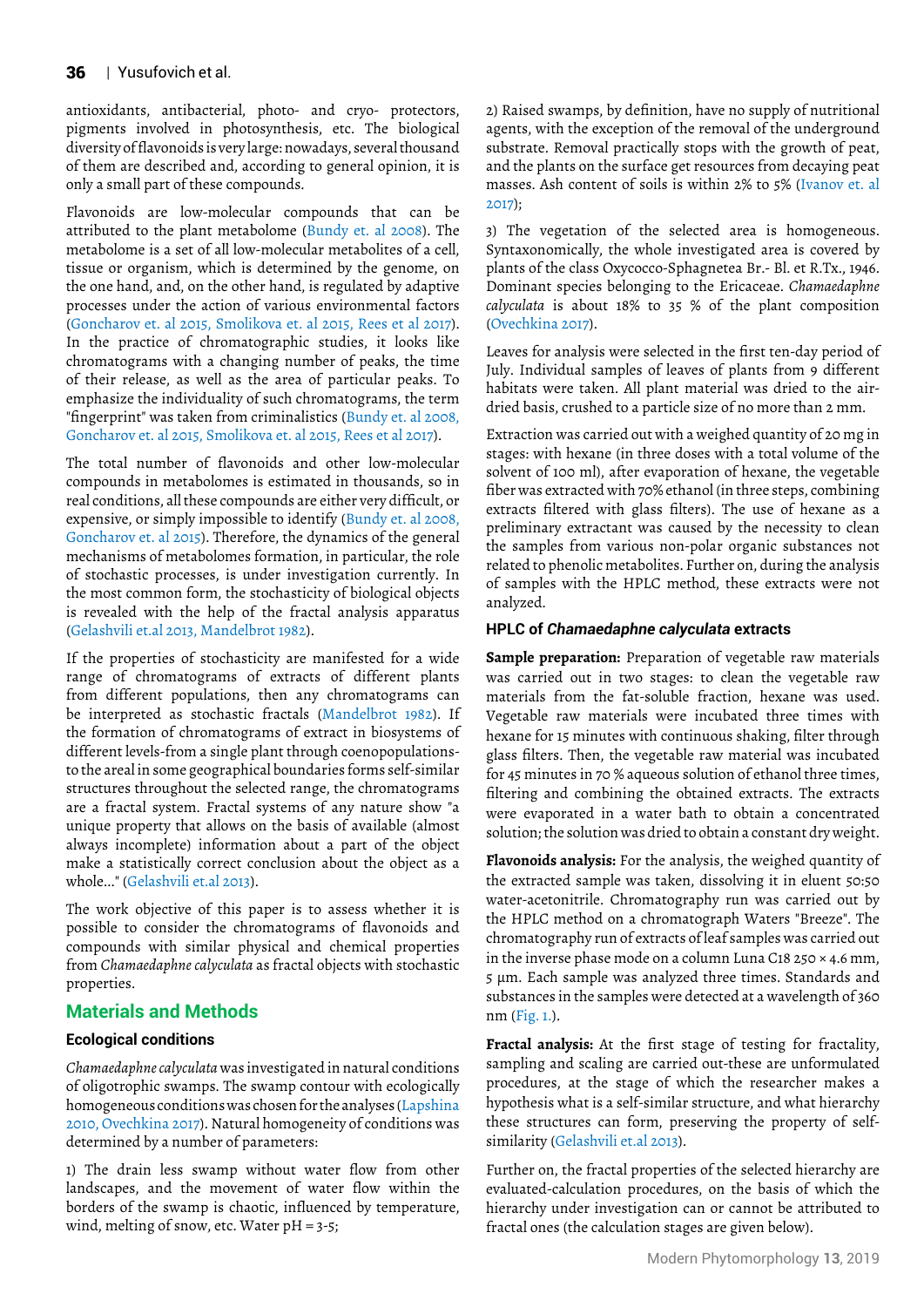

**Figure 1.** Chromatogram of the Chamaedaphne calyculata leaves extract. On the "X" axis - time, on the "Y" axis signal intensity.1-5 peaks identified according to the standards. 1. naringin, peak release time - 10,30 min; 2. rutin - 10,59 min; 3. dihydro quercitin, 11,94 min; 4. fisetin - 13,397 min; 5. quercitin - 15,458 min.

The statistical processing was carried out with the help of Excel software package.

### **Results and Discussion**

#### **Fractal analysis of the chromatograms of**  *Chamaedaphne calyculata* **extracts**

The main stages of the fractality evaluation are (Gelashvili et.al 2013):

1) Object selection that is considered as "self-similar"

2) Definition of a hierarchical system within which objects retain self-similarity

3) The calculation stage at which it is determined whether the hierarchical system by self-similarity has this property or not

**The first stage:** Sampling- the initial selective process, during which a kind of unified structure, checked for the properties of self-similarity, is chosen. The chromatogram of the "single" extract of a standard sample of plant material averaged over three analytical runs was taken as an elementary unit of the hierarchy (Fig. 1.). A separate chromatogram was characterized in three parameters:

1) The release time of a single peak in a standard solvent system

2) The number of peaks released in a particular chromatogram

3) The size of peaks as a reflection of the substance concentration

**The second stage:** Scaling-determination of the scale measure and range of levels of the organization (hierarchy), in which all incoming and hierarchy-forming structures have the properties of self-similarity. Scaling allows determining under what conditions and on what scale the studied chromatogram complexes are considered fractal objects.

Modern Phytomorphology **13**, 2019 For this purpose, a hierarchy is created where the separate elements (in this case, chromatograms) are combined. In this investigation, a hierarchy by creating "combined" chromatograms with an increasing number of combined chromatograms was created. Almost all peaks on the chromatograms were released within 40 minutes; therefore, a single interval from the beginning of the peaks to the 40th minute was chosen for the combined chromatograms. In case of increasing the scale (combination), all the peaks of the summed chromatograms were placed on a single time axis. In the case when the same (in time of release) peaks were detected on both chromatograms, they were summed at the time, characterized for these peaks. If a peak appeared, which is on one, but not on the other chromatogram, the "new" peak was placed on the corresponding point of the time scale of the peaks. Thus, the total number of separate peaks in the combined chromatogram can increase significantly. The entire population, in this case, is the combination of all peaks detected in all chromatograms. It can be seen from Tab. 1. that as the chromatograms are combined, the number of peaks increases.

The procedure of chromatograms combining by hierarchical levels: the bottom three rows are the chromatograms of the particular extracts; the fourth row is the chromatograms combined in three; the top one is the combination of all chromatograms into the entire population of peaks found in all chromatograms. For perception convenience, the combined chromatograms of 2 and 4 levels are not given. The number of peaks is given in Tab. 1.

The investigation was carried out on the analogy of the study of the spatial structures: smaller sites are combined into larger ones, i.e., a hierarchy of scales is created (Mandelbrot 1982). The same method is used in phytosociology: the lists of specific plant species for separate sites are compiled, then these lists are combined on an increasing scale for areas covering biogeocenoses and landscapes, and flora of the corresponding rank (Gelashvili et.al 2013, Mirkin et. al 2012). Instead of individual plants, it seems possible to use individual peaks of chromatograms and their release time, and a separate whole chromatogram-as an analog of the phytosociological description on the site. This approach allows forming populations of realized peaks for a single plant if plant samples were taken from different areas on a single plant. Then, "entire" populations are formed for separate coenopopulations as the sum of selected plants, further on, for arbitrary groups of coenopopulations and, finally, for all studied general list of plants at the region.

In this investigation, all chromatograms of plants with the ecologically homogeneous site of the oligotrophic swamp were combined (Fig. 2. and Tab. 1.).

**The assessment of the fractal nature of the analyzed chromatogram selection**: On the basis of the constructed hierarchy, a generalizing matrix was created (Tab. 1. and Fig. 2.), on which the following indicators were calculated:

**Self-similarity estimate**: Mq (N) is the generalized statistical sum of the substance diversity indices (pi) calculated for data with this or that order of distribution (q). The expression recommended by the authors (Gelashvili et.al 2013) was used to calculate this indicator:

$$
Mq(N)=\sum_{i=1}^{(N)}p_i^q,
$$

where N-total sample size. This indicator ranged from 1 (single sample) to 9 (all investigated sites);

pi-the index of diversity; that is, the part of each compound in the overall picture;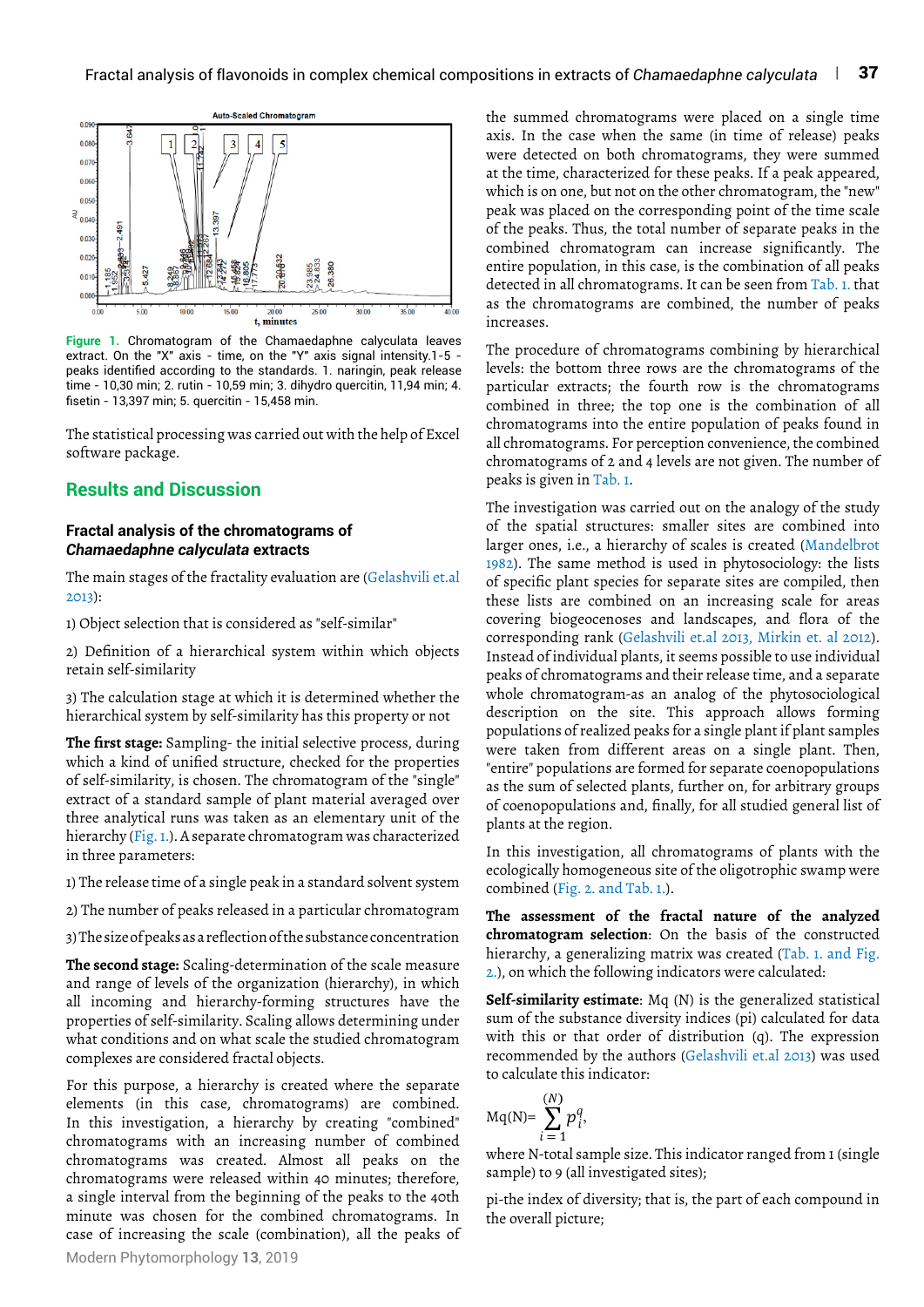

**Figure 2.** The procedure of chromatograms combining by hierarchical levels.

**Table 1.** Chromatograms hierarchy for the 5 levels of combination.

|                                                    | <b>Plants/grounds</b> |    |    |    |     |    |    |    |    |
|----------------------------------------------------|-----------------------|----|----|----|-----|----|----|----|----|
| Levels of combining chromatograms                  |                       |    |    |    |     |    |    |    | 9  |
| 1. The number of peaks in individual chromatograms | 36                    | 41 | 34 | 33 | 30  | 34 | 32 | 28 | 21 |
| 2. Combining chromatograms in pairs                | 44                    |    | 39 |    |     | 46 |    | 41 |    |
| 3. Combining chromatograms of three                | 54                    |    | 49 |    |     | 43 |    |    |    |
| 4. Combining chromatograms in 2 groups             | 75<br>69              |    |    |    |     |    |    |    |    |
| 5. Total number of peaks for all plants            |                       |    |    |    | 108 |    |    |    |    |

q-the order of distribution moment. This indicator is in the range recommended by the authors from -3 to 3 and actually sets the range of degrees to which pi of each element should be raised, which, in its essence, the scaling is. This indicator is necessary to represent the data of the generalizing matrix in a wide range of power levels. It is necessary to confirm the selfsimilarity of the observed pattern in the given range of these levels (Mandelbrot 1982).

At the first stage, a set of moments Mq was calculated for each value of q. The property of self-similarity is considered to be proved if in the whole range q a significant correlation

between logMq from log N is seen (Gelashvili et.al 2013). Thus, the property of self-similarity is the first condition for the compliance of the object with the principles of fractal formalism.

However, the same property of self-similarity (according to the authors of the technique) may be characteristic of objects of regular nature, described by relatively simple laws, and in which between the demonstrated indicators, a rigid functional dependence is always seen.

The Akaike Information Criterion (AIC). The authors (Gelashvili et.al 2013) propose to estimate the irreducibility of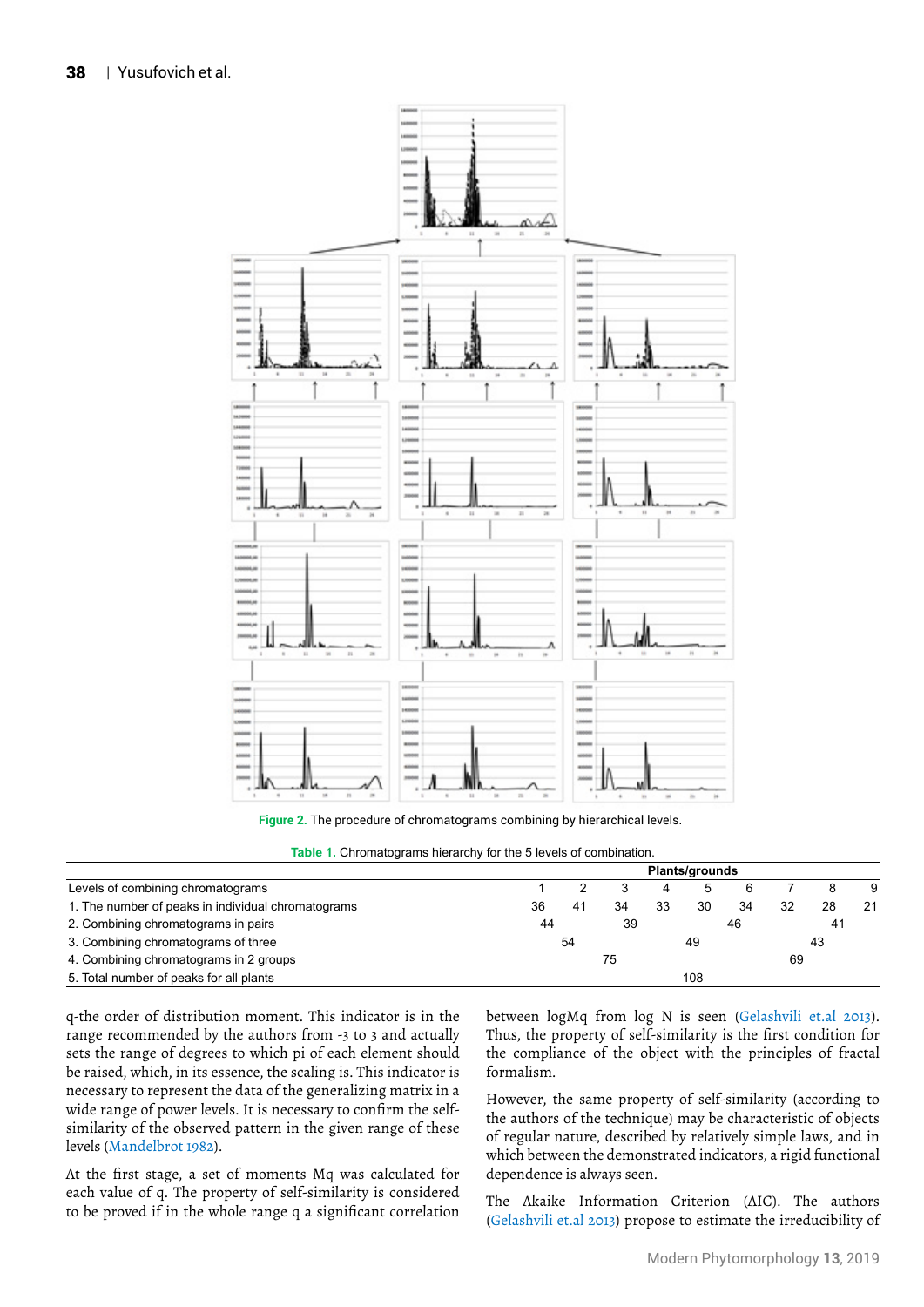| <b>Stages of analysis</b>                                               | Procedure                                                                                                                 | <b>Results</b>                                                                                                                                                                                                                                                 |  |  |  |
|-------------------------------------------------------------------------|---------------------------------------------------------------------------------------------------------------------------|----------------------------------------------------------------------------------------------------------------------------------------------------------------------------------------------------------------------------------------------------------------|--|--|--|
| Sampling                                                                | Non-formalized selection of an<br>assumed self-similar structure                                                          | the minimal self-similar structure was defined as a separate single<br>chromatogram                                                                                                                                                                            |  |  |  |
| Skaling                                                                 | Estimation of the range of various<br>scales of a set of self-similar structures                                          | All chromatograms from an ecologically homogeneous area<br>(stenosis) from single samples through samples of various sizes to<br>a total population                                                                                                            |  |  |  |
| Estimation of self-simulation                                           | $\sum^{(N)} p_i^q$<br>$Mq(N)=i\equiv 1$                                                                                   | The entire chosen set of chromatograms and their aggregates<br>possess the property of self-similarity, since all the correlations<br>between the logarithms of Mg and N are significant (p>0.05), and the<br>values of the correlation coefficients tend to 1 |  |  |  |
| Estimation of stochasticity<br>(Akaike Information<br>Criterion (AIC)). | $AIC = ln\frac{RSS}{n} + \frac{n+k}{n-k-2},$                                                                              | In all cases, the nonlinear model is better applicable to the observed<br>pattern than the linear one.                                                                                                                                                         |  |  |  |
| Estimation fractal properties of<br>chromatogram's pool                 | Complete of chromatograms are all are stochastic organized self-similar structures, forming fractal<br>stochastic systems |                                                                                                                                                                                                                                                                |  |  |  |

**Table 2.** General results of the fractal analysis of the total chromatograms of *Chamaedaphne calyculata.*

the observed pattern to simple mathematical models according to the Akaike Information Criterion (AIC). To assess the nature of the observed pattern of the dependence of log Mq indicators from log N, the authors propose to use two models-"linear" and "quadratic."

This criterion for small samples was calculated by the formula:

$$
AIC = \ln \frac{RSS}{n} + \frac{n+k}{n-k-2},
$$

where, n- the volume of analyzed data, k- the number of model parameters (for a linear model, it is 3, for a quadratic model-4), RSS- the sum of squared deviations from the values predicted by the models.

The Akaike Information Criterion (AIC) is calculated for both models over the entire range of values used in the calculations of the order of q distribution moments. In the investigated case, the values of the Akaike criterion were closer to the quadratic models.

The more accurate approximation of the value of the Akaike criterion to the quadratic model than to the linear model in the entire range of orders of distribution moments (q) from -3 to +3 was obtained as a result. This indicates the possibility of the object under investigation to have fractal (multifractal) properties. In other words, the Akaike information criterion indicates that the population investigated in the whole range (q) cannot be described by standard curves, but can be described as a stochastic fractal (Mandelbrot 1982).

The presence of self-similarity in investigated samples was estimated according to the reliability of the linear dependence of logarithms of the indices N and Mq, and applicability to the observed pattern of the fractal hypothesis-the results of the comparison of the Akaike criterion for the linear and quadratic models. Thus, all chromatograms obtained from *Chamaedaphne calyculata* plants are stochastic fractals, where the independent variables are the number, the size (area) and release time of each particular peak.

#### **Conclusion**

Modern Phytomorphology **13**, 2019 Investigated the variability of HPLC-chromatograms of extracts from leaves of *Chamaedaphne calyculata* in the natural conditions of oligotrophic swamps of Western Siberia. All chromatograms are "self-similar" structures with properties

of stochastic fractals, where the independent variables are the number, the size (area) and release time of each particular peak. The hierarchy constructing procedure from single up to "combined" chromatograms, where peaks from 1, 2, 3, 5, and 9 chromatograms were placed on the common time scale of the peaks release, was carried out for fractal analysis. The number of peaks varied from 21-30 in particular chromatograms up to 108 peaks in a "generalized" united chromatogram. In general, there is a low similarity between the individual chromatograms (Tab. 2.).

We consider possible mechanisms for the dependence of the synthesis of flavonoids and compounds with similar physicochemical properties on the micro-distribution of salts in the soil in the zone of the root system. Previously, the data on permanent microfluctuations of the chemical composition of soils and dirt in very different environments: from swamps to steppes and steppe solonchaks were obtained (Usmanov et. al 2014, Usmanov et. al 2016, Usmanov et. al 2016, Usmanov et. al 2017, Usmanov et. al 2018, Aitov 2013). Changes in the concentration of elements of the soil solution and marsh waters act as regulatory factors for certain stages of plant metabolism. It is known that the system of flavonoid biosynthesis allows in some cases to synthesize a particular substance through different metabolic pathways formed through metabolic branches and shunts (Ivanov et. al 2016, Ivanov et. al 2017, Usmanov 1986, Bashirova et. al 1998, Caston et. al 2005). The synthesis of particular compounds in plants is controlled by a large number of endogenous and exogenous factors (Bundy 2008), and the combination of stimulating and inhibitory regulators is constantly changing. Due to this fact, the response of plants to the constant fluctuations of the medium, the composition of the flavonoid metabolome is represented as the formation of a stochastic set, the composition of which continuously fluctuates. It is the evidence in favor of the fact that the chromatograms of the *Chamaedaphne calyculata* flavonoids are fractal objects with stochastic properties. Taking into account the fluctuating nature of the environmental parameters and the high mobility of the element synthesis of flavonoid metabolome, it is possible to expect two variants of case scenarios (Bundy 2008):

a) The real response of the system of flavonoids synthesis has a neutral nature, i.e., it has mechanisms to choose among several equally likely events, which only partly depend on the specific factors of the external environment.